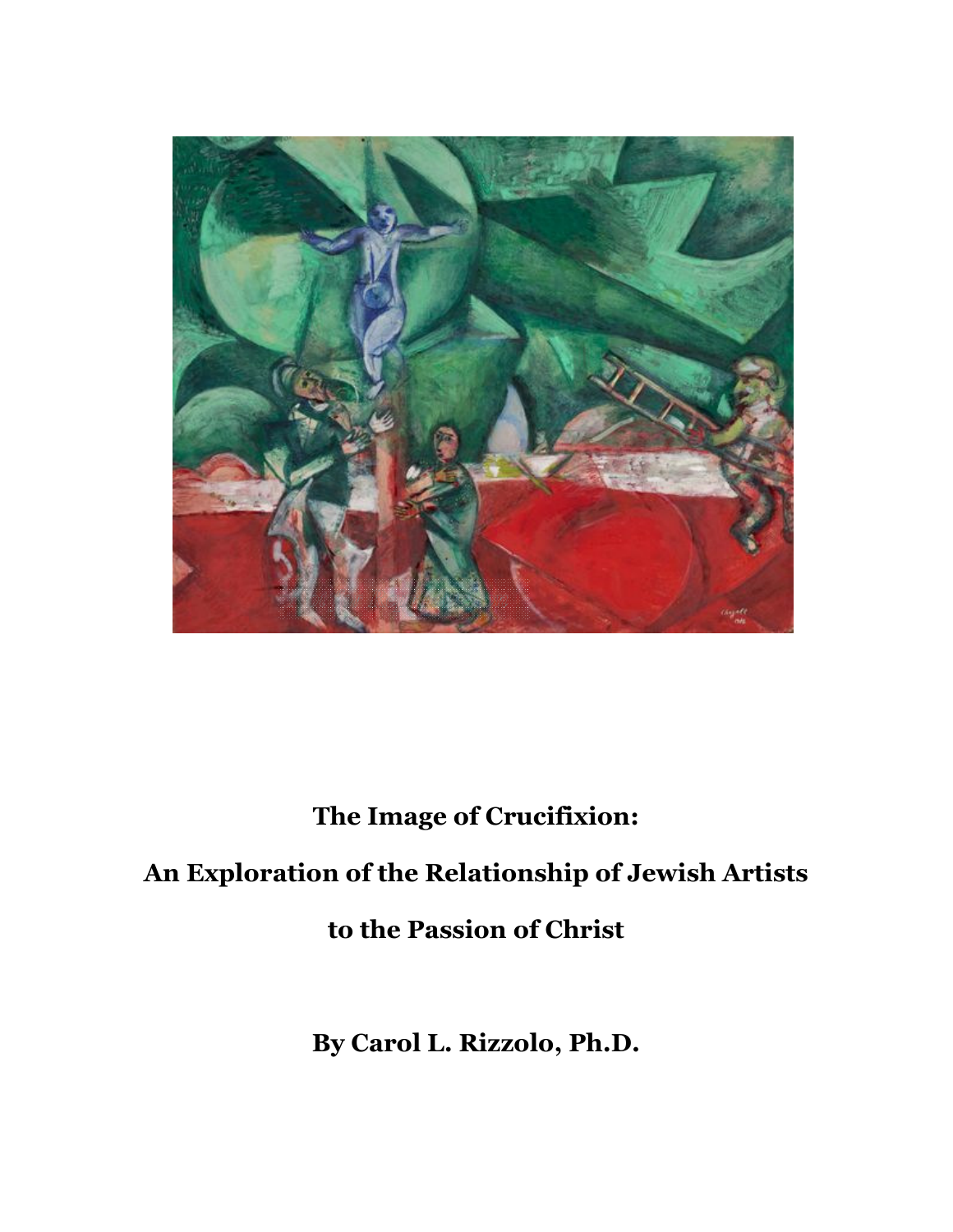#### On March 28, 2008, The New York Times published the following article:

An Artist From Russia Disappears in Berlin: A prominent [Jewish] artist who had run-ins with both the church and state in her native Russia after taking part in a controversial exhibition has disappeared without a trace from her home. Ms. Mikhalchuk took part in Caution! Religion, a 2003 exhibition at Moscow's Andrei Sakharov Museum that opponents called blasphemous. (A6)

Regarding this incident, newspapers reported that men from an Orthodox church in Moscow ransacked the museum and destroyed many of the works on display. Ms. Mikhalchuk was fined by the Russian government and sentenced to two years in prison for her work. Among her "offensive images" was a re-imaging of the crucifixion; Ms Mikhalchuk had painted a crucified woman.

Early in the twentieth century, the Russian Jewish artist Marc Chagall painted the first of his many images of the crucifixion. In 1933, the Nazi regime in Germany had all works by Chagall taken down from museums and burned. Jewish artists working with the image of the crucifixion are noteworthy for their rarity, but more importantly, they are noteworthy for the personal risk they take when re-imaging Christian icons. As common as Old Testament themes are in the works of Jewish and Christian artists alike, Jews rarely depict images of themes from The New Testament.

Since as long ago as 332 AD, in the time of Constantine, Christianity has carried with it the shadow of political perversion. Tragically, many "nonbelievers" have died horrible deaths as a result of political distortion of the sacred. Jews as well as other non-Christians were murdered in the name of

The images in this paper are strictly for educational use and are protected by United States copyright laws. Unauthorized use will result in criminal and civil penalties.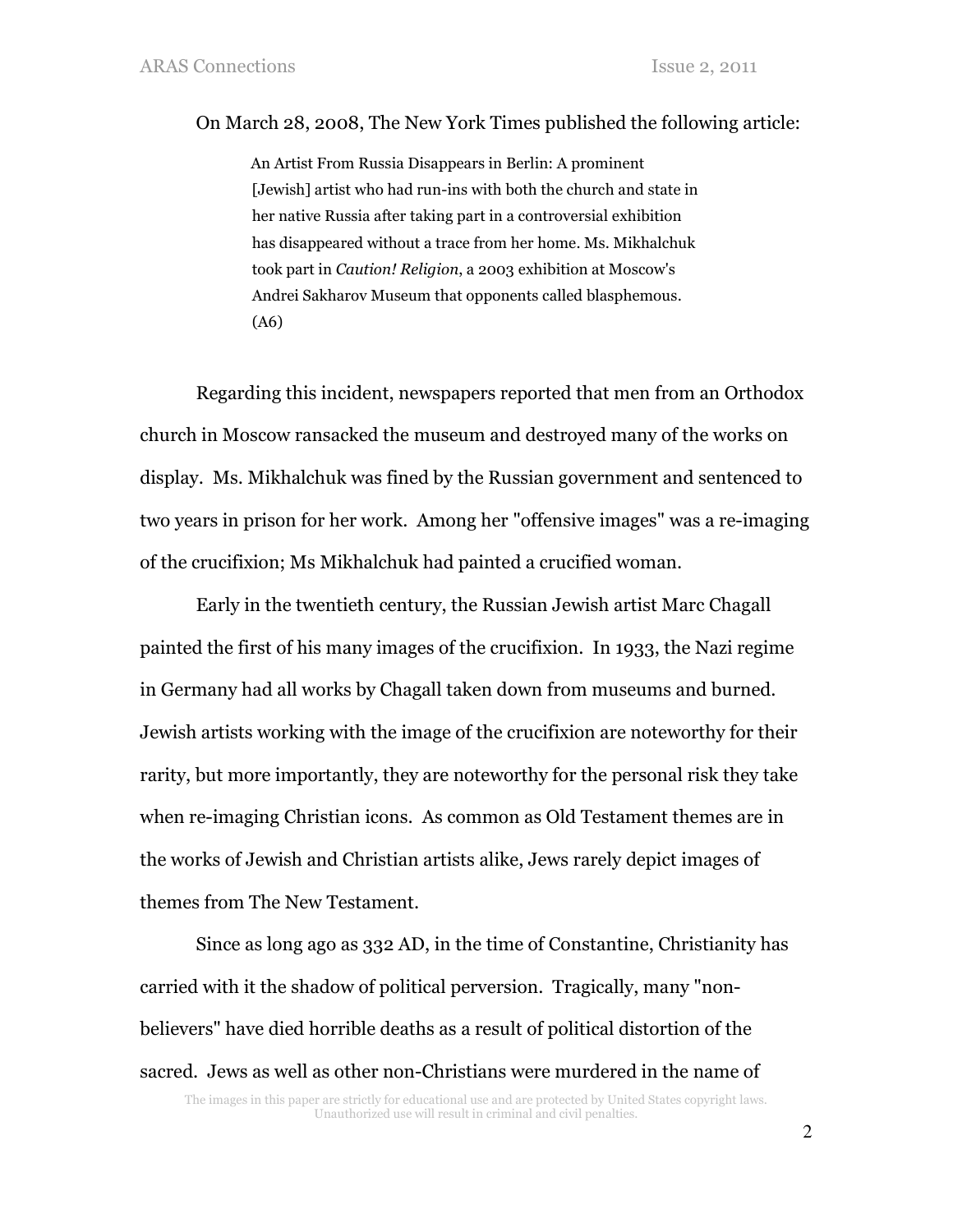Christianity, and yet this Christianity was not the Christianity preached by the historic Jesus. Rather, it was the misapplication of something beautiful for the purpose of political gain. Jews living in a Christian world must, by virtue of the world in which they exist, have some relationship with Christianity and with the image of Christ.

For two thousand years, the image of Christ has been imagined, painted, drawn, and sculpted. Commonly, the image is painted by Christian artists for Christian patrons as a means of communicating a story from the New Testament or the Christian spiritual ideal. In his book Signs and Symbols in Christian Art, George Ferguson explains, "Many thousands of pictures of Christ were painted that had no narrative significance, but were intended to convey the spiritual quality and significance of the Son of God as the Saviour of Mankind" (125). It is a Christian belief that Christ died for the original sin of Adam and Eve which is believed to be present in all of humankind. The crucifixion of Christ on the cross is an image of suffering and it is this image that is held out as a reminder that He died for the sins of the common man and by doing so redeemed mankind from eternal damnation. The spiritual teachings of the Church explain that the image of the crucifixion is understood in conjunction with the resurrection of Christ, the two images being the image of suffering redeemed by the image of hope. The image of Christ evokes the mystical nature of human goodness and human kindness and also of Christ as the representation of God on earth.

In his book, Jesus Through the Centuries, Jaroslav Pelikan explains, "The portrait of Jesus in any epoch [is not] confined to the history of faith, central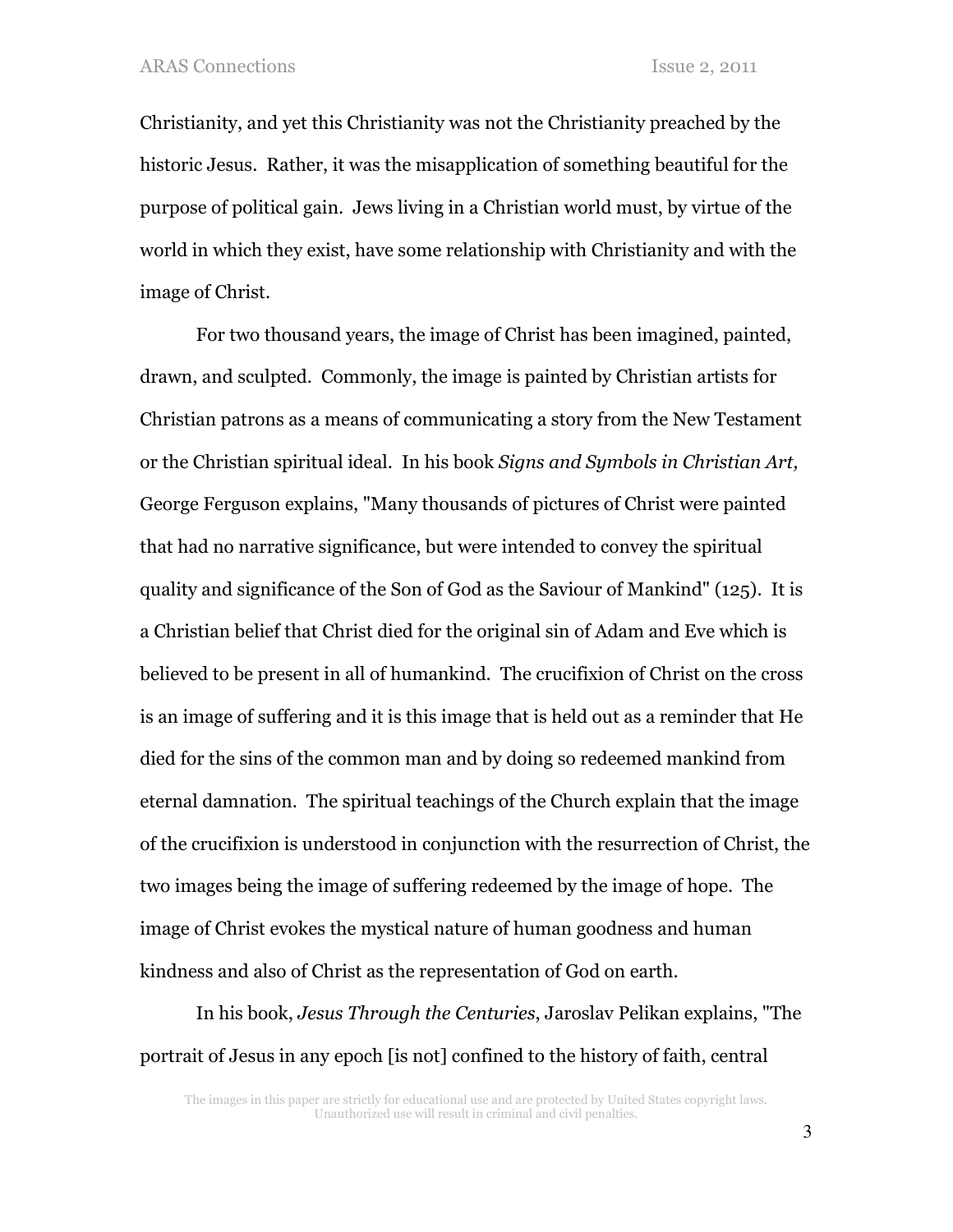though it is for that history" (5). In nineteenth century Europe, anti-Semitism in the name of Christ was on the rise. State-sponsored pogroms were being carried out in Russia and Germany, and the persecution of the Jewish people had reached levels previously unseen in the modern world. The artistic world of the Jews sought to separate the historic Jesus Christ from the political corruption being carried out in His name. They sought to separate Christian dogma from the image of Christ, to highlight for the world the mass murders being caused as a result of the perversion of His teachings.

For the Jewish people, the crucifixion of a Jew is not an image of hope. The image of crucifixion was and is a reminder of the religious persecution of a Middle Eastern Jewish man at the hands of the political regime of Herod and Pilate. Late in the nineteenth and twentieth centuries, Jewish artists and intellectuals began to speak out to remind the world that Christ had been a Jewish man who preached tolerance. This was a courageous and politically dangerous move for Jews to make in a time of religious intolerance in Russia and Germany. State-sponsored extinction of Jewish people had become a common experience for many Jews in those times. Yet, these bold men began to speak out in words and images to remind Christians that Jesus had been a Jew who neither preached nor condoned the murder of innocent men, women, and children. All Jews and Christians alike agreed that Jesus, a direct descendent of King David and Abraham, had been a Jewish man of Middle Eastern descent.

From temple pulpits, Rabbis spoke out to publicize the deep respect which the Jewish people had for the historic Jesus. Writing in 1903, Dr. Kaufmann

The images in this paper are strictly for educational use and are protected by United States copyright laws. Unauthorized use will result in criminal and civil penalties.

4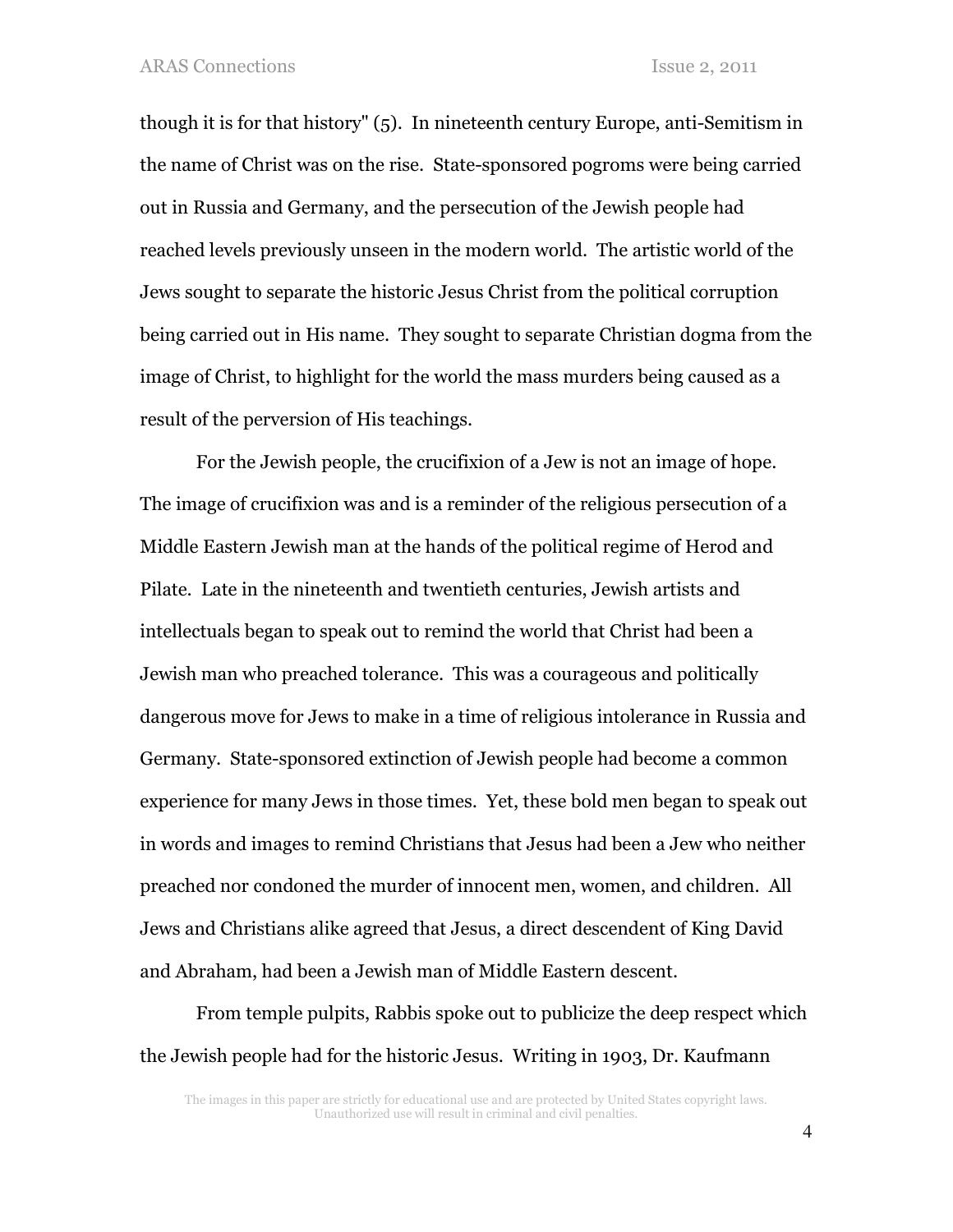Kohler, a German born Jew and the late president of Hebrew Union College in Cincinnati wrote,

> Jesus, the living man, was the teacher and practicer of the tenderest love for God and man, the paragon of piety, humility and self-surrender; his very failings were born of overflowing goodness and sympathy with the afflicted. He was one of the best and truest sons of the synagogue. He came only to weep with the sorrowing, to lift up the downtrodden, to save, and to heal. He was a man of the people. (Hunterberg 30)

Kohler speaks of the respect felt by the Jewish leaders for the historic Jesus, the man who was a pious Jew and a teacher. The historic Jesus was a Jewish man persecuted and ultimately murdered for preaching a belief system perceived to be a threat to the ruling political powers of the land. The canonical gospels each tell the story of a man who believed deeply in his faith and who was ultimately willing to die for that belief. Unfortunately, these same gospel writers repeatedly, yet perhaps mistakenly, accuse the ancient Jewish people of abandoning Jesus and demanding his crucifixion. In his book The Crucified Jew, Dan Cohn-Sherbock explains,

> The early church believed itself to be the authentic heir to the promises given by God in Scripture: Jesus' messiahship ushered in a new era in which the true Israel would become a light to the nations. Such a vision of the Christian community evoked hostility against the Jewish people, who were regarded as apostate and unrepentant. This animosity was fueled by the Gospel writers who described Jesus [as] attacking the leaders of the nation, whom he accused of hypocrisy and iniquity. (12)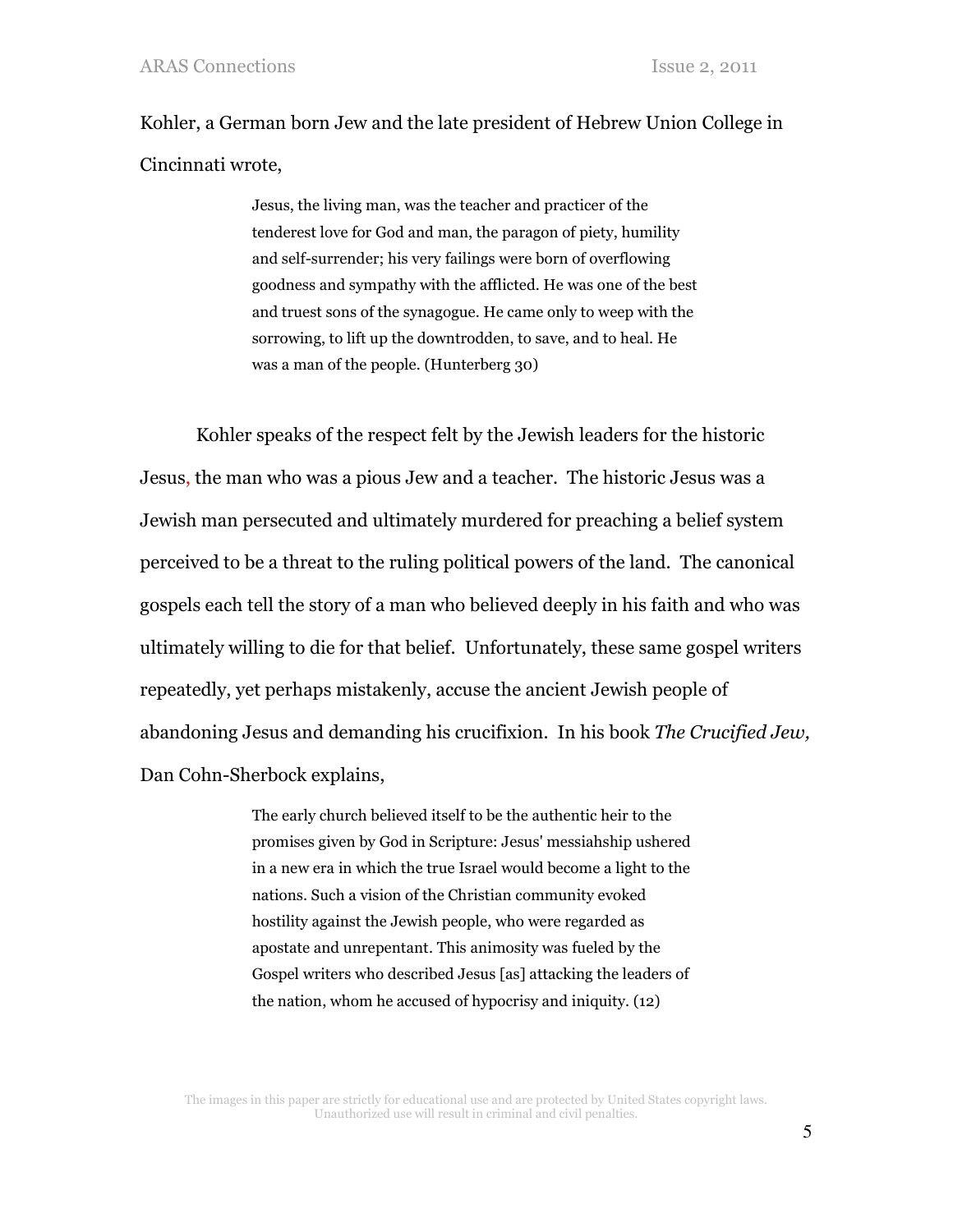The writings of Rabbis Kohler and Cohn-Sherbock give the reader insight into the Jewish conception of the historic figure of Jesus, as well as a Jewish perspective on the Christian hostility directed towards them throughout history. When one reads the words and deeds of Christ, it is clear that murder in His name is a travesty.

As Jewish rabbis were preaching the importance of religious tolerance as taught by Jesus, Jewish visual artists in Europe began re-imagining and reimaging the crucified Christ. They removed Him from the traditional symbols associated with the New Testament and instead worked to represent Christ as the image of human suffering. This shift is explained by Pelikan,

> Whatever blurring of his image the welter of portraits of Jesus may create for the eyes of a faith that wants to affirm him as "the same yesterday and today and forever," that very variety is a treasure trove for the history of culture, because of the way it combines continuity and discontinuity. (5)

The image of Christ gives one insight into the Christian culture while at the same time giving one insight into the Jewish movements which were emerging in response to the anti-Semitic acts being perpetrated in the name of Christ. Late nineteenth and twentieth century Jewish painters and sculptors were exploring the image of the crucified Christ in terms of their own lives. Religious persecution for one's religious beliefs was defining the world of the Jewish people in Germany and Russia. Reigning political powers determined where Jews could live, what schools they could enter, what jobs they could hold, and where they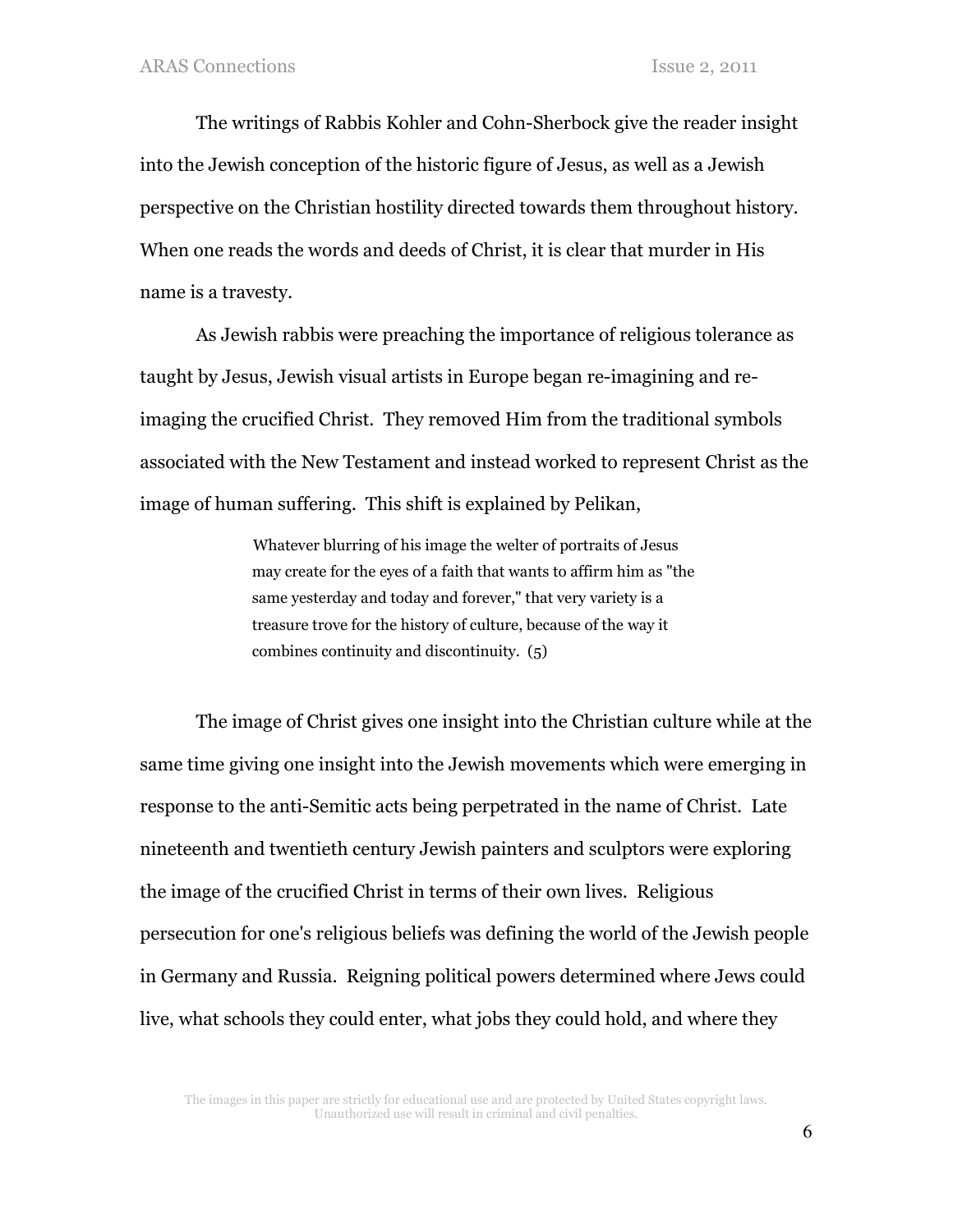could and could not travel. The perceived hopelessness of the Jewish situation found expression in the work of European Jewish artists.

The crucifixion of the Jewish Jesus was transformed into an expression of Jewish suffering. Drawing from their own experiences, Jewish artists created images of a Christ who was crucified for all eternity, a Christ with no hope of redemption or resurrection. Ziva Amishai-Maisels, Professor of Art History at Hebrew University, explains,

> This novel use of the Crucifixion derives from two separate but related artistic traditions that became popular in the nineteenth century. The most well-known of these utilized elements of Christ's Passion, either within or removed from a biblical context, to symbolize sufferings of humanity, especially in times of war. (143)



One of these traditions is represented by the works of German artist Otto Pancock and Italian artist Renato Guttauso. Pancock painted a Christ with distinctly Jewish features rather than the Aryan features of the Nazi party members (Fig 1). Pankok was labeled as a "degenerate" artist by the Nazis and many of his creations were confiscated and destroyed. As dangerous as it was for a German artist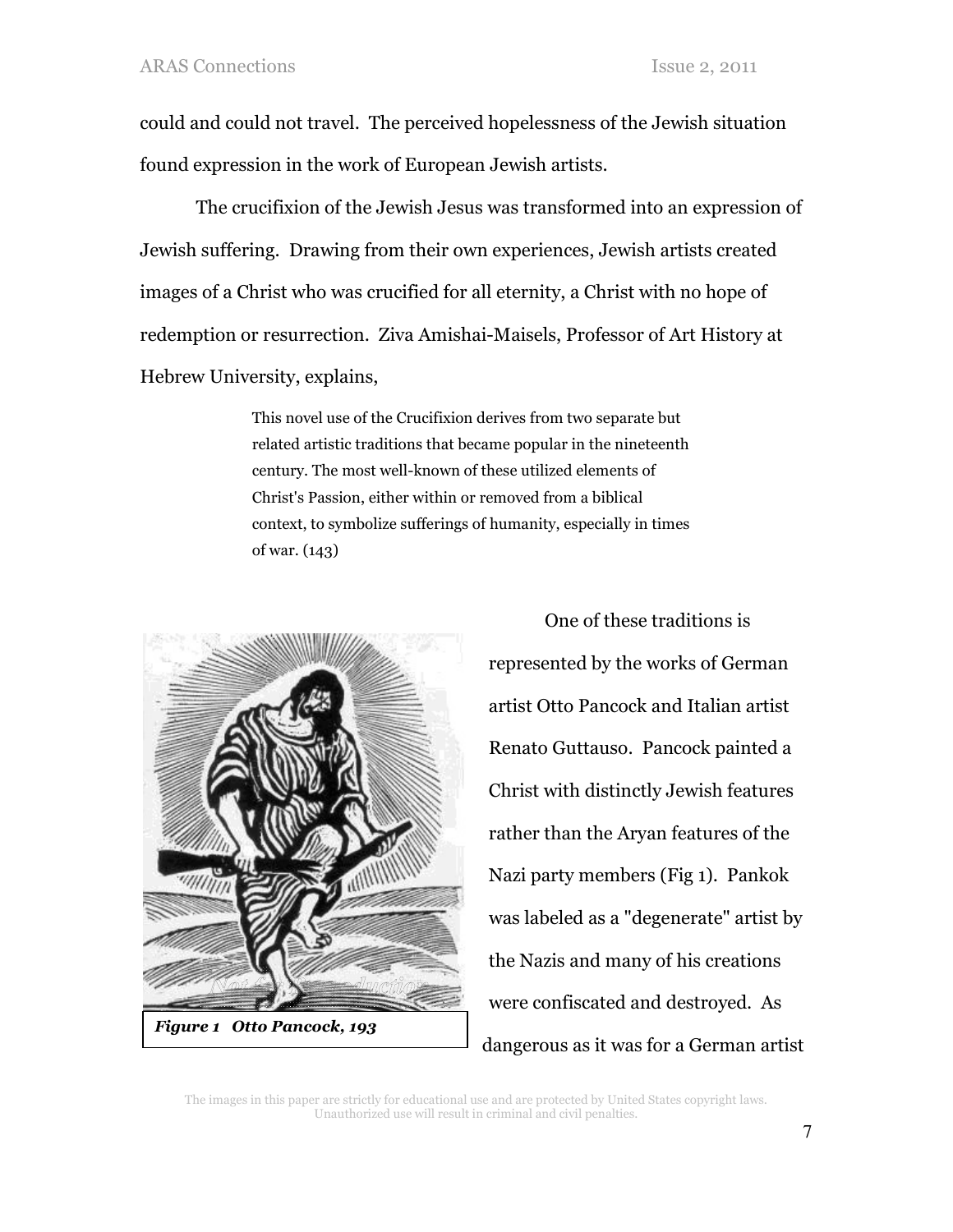Guttuso explained his

to pursue this re-imaging, the Italian Guttuso took a more direct risk in 1940 when he drew Hitler at the base of the cross of the crucified Christ (Fig 2).

use of the crucifixion image in this way, "This is a time of war. I wish to paint the torment of Christ as a contemporary scene … as a symbol of all those who, because of their ideas, endure outrage, imprisonment and torment." These were dramatic re-visionings of



Figure 2 Die Passion. Renato Guttoso, 1940

the divine Christ. These artists had removed the hope of resurrection and all that remained was the image of the very real suffering of a tortured and murdered Jewish man at the hands of his oppressors.

The second tradition, explains Amishai-Maisels, "involves the use of Christological symbolism by Jewish artists and is based on ideas current since the mid-eighteenth century in both Jewish and Christian theology, which stressed that Jesus was an orthodox Jew who had come first specifically to his own people" (145). Exemplified by Russian sculptor Mark Antokolsky and American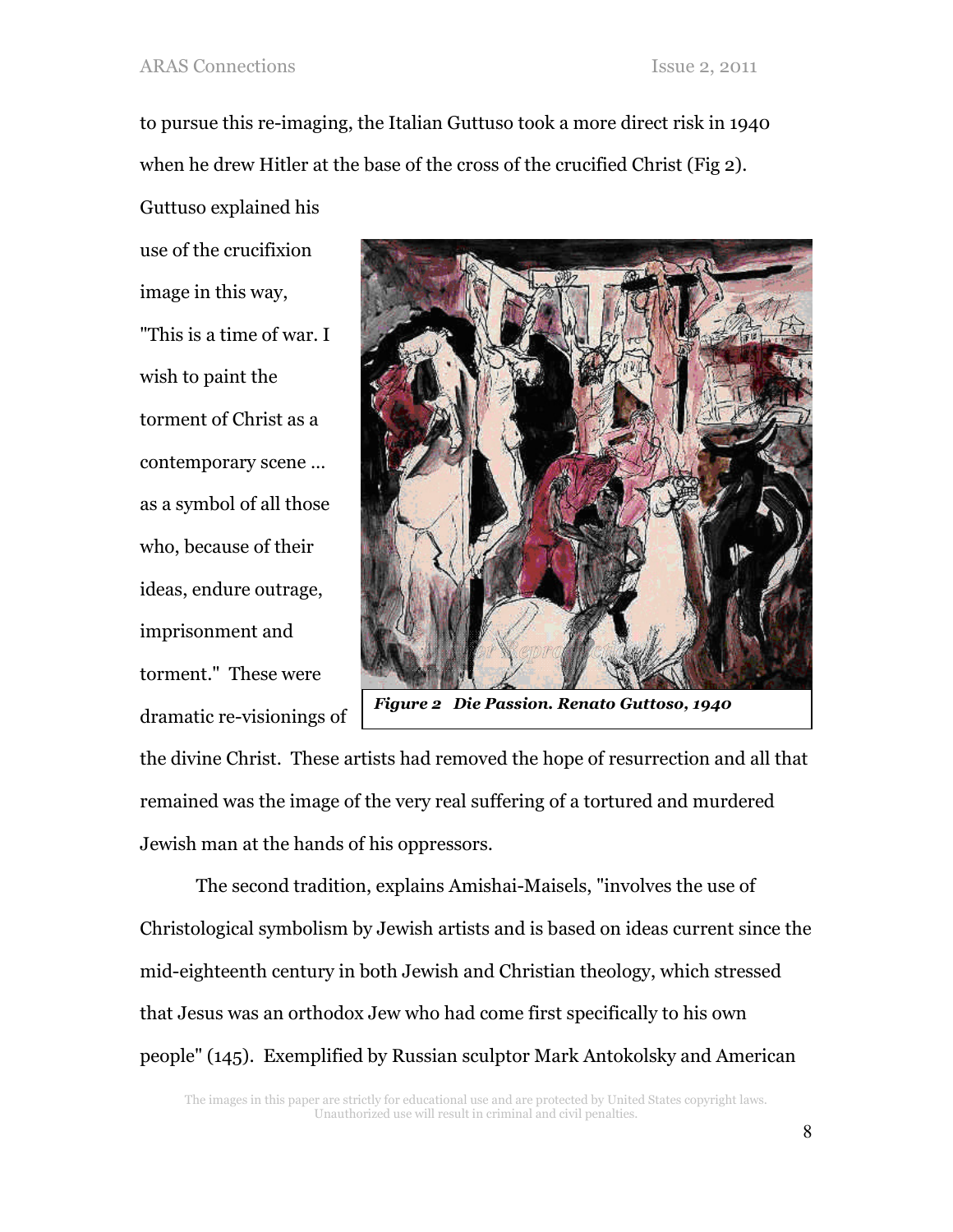sculptor, Moses Jacob Ezekiel, these artists gave Jesus clearly Semitic features while placing Christ amidst the suffering of Israel. Amishai-Maisels explains that these two artistic traditions were artistic reactions to the pogroms and anti-Semitic outbursts occurring in Eastern Europe (145).

Through subtle means of self expression, Jews had begun to explore the image of Christ from within the world of Christ himself, the world of ancient Judaism. From the Rabbinate to the world of the visual and literary arts, Christ was being re-imaged by the Jews. Using the power of the imago Christi itself, these artists were able to highlight the terrible price of human suffering which results from political corruption of the teachings of Christ. As Jewish artists were working with the imago Christi imagery, a Jewish theologian by the name of Max Hunterberg was writing a book again highlighting the Judaism of Christ. His book The Crucified Jew was published in 1926 and argues that Herod and Pilate had histories of anti-Semitic behavior. Hunterberg claims,

> Herod put the precursor of what looked to him like the coming revolution, to death. To the Jewish populace, the Christ was the deliverer who was to come to deliver them from foreign rule and oppression. To a Herod or a Pilate, or any Roman administrative agent, the Christ who was to come was the leader of the expected rebellion. For what looked to the so-called Jewish patriot like deliverance, of course, meant rebellion to the forces of Rome. (61)

Throughout the world of creative expression, both visual and literary, the Europe of the late nineteenth and twentieth centuries saw a Jewish attempt to reclaim and highlight the Jewishness of the historic Jesus. In the visual arts, this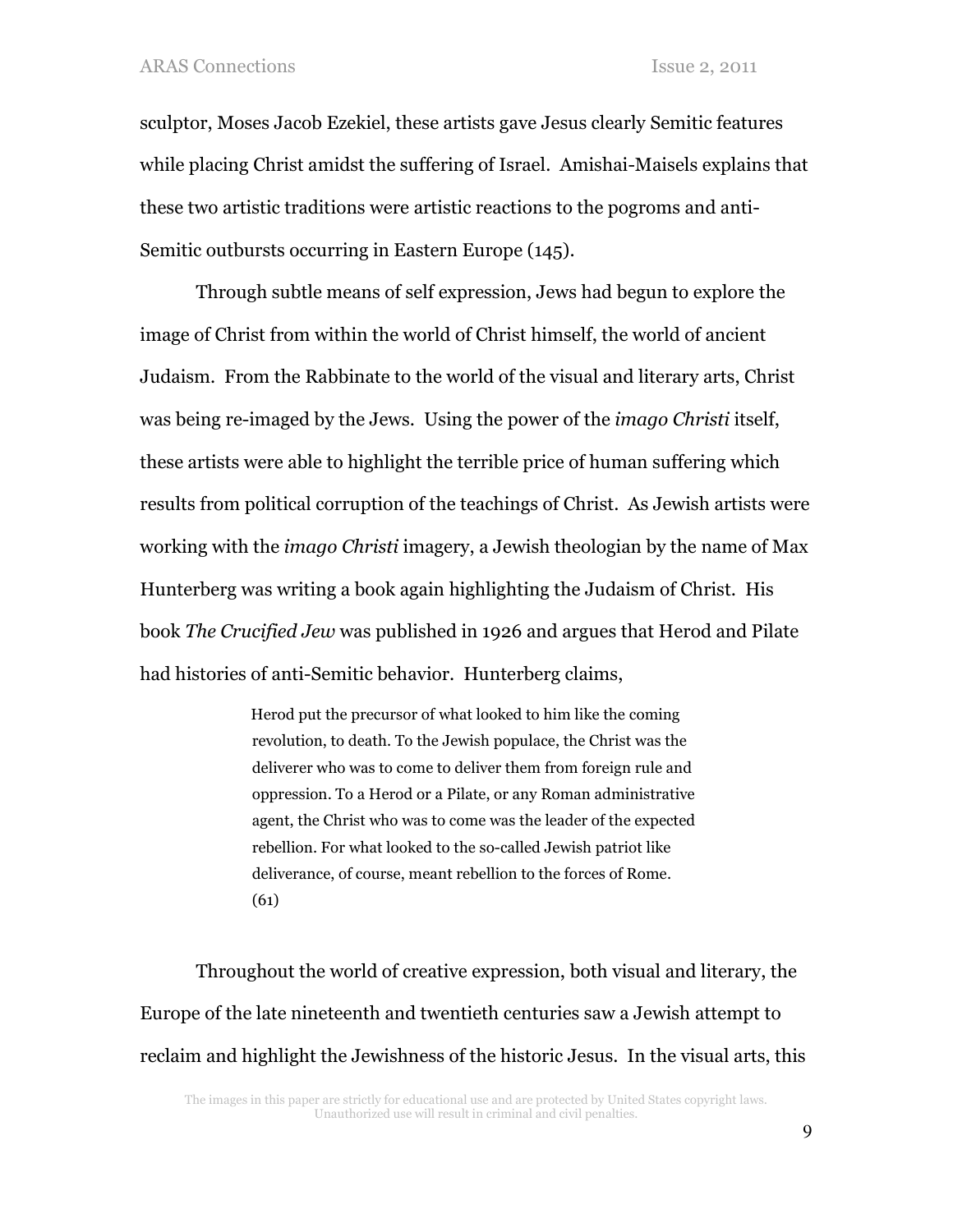was done by using the image of Jesus; an image which had been and has continued to be central to Christian iconography and worship for generations. Discussing the use of the image of Christ in Christian worship, art historian Thomas F. Mathews explains, "Images not only express convictions, they alter feelings and end up justifying convictions. Eventually, of course, they invite worship. One cannot write history without dealing with the history of images"  $(11).$ 

Among the most prolific and well known Jewish artists of the twentieth century was Marc Chagall. Born in 1887 into the Russian Jewish community of Vitebsk, Chagall was a religious Jew whose work was deeply influenced by his religious life in Vitebsk. No stranger to anti-Semitism, Chagall lived a life which was constantly being redefined by laws and restrictions on the Jews of Europe. At twenty years old, while living in Russia, he was denied a residency visa in St. Petersburg because of religious restrictions. In 1933 Germany, the Nazis ordered the works of Chagall to be burned. In 1937, The Nazi regime ordered all of Chagall's paintings to be removed from museums. Ultimately, in 1940, Chagall and his family were among the fortunate European Jews to be rescued by the Emergency Rescue Committee in the United States, but he was again detained in Lisbon as his family worked to make their way to the United States. Eventual freedom from religious persecution allowed Chagall the liberty to exhibit his works as well as to publish his thoughts about the paintings themselves. As verified by the recent disappearance of the Jewish artist in Berlin, not all Jews enjoy such freedoms. The town of Vitebsk, the religiously Jewish town of

The images in this paper are strictly for educational use and are protected by United States copyright laws. Unauthorized use will result in criminal and civil penalties.

10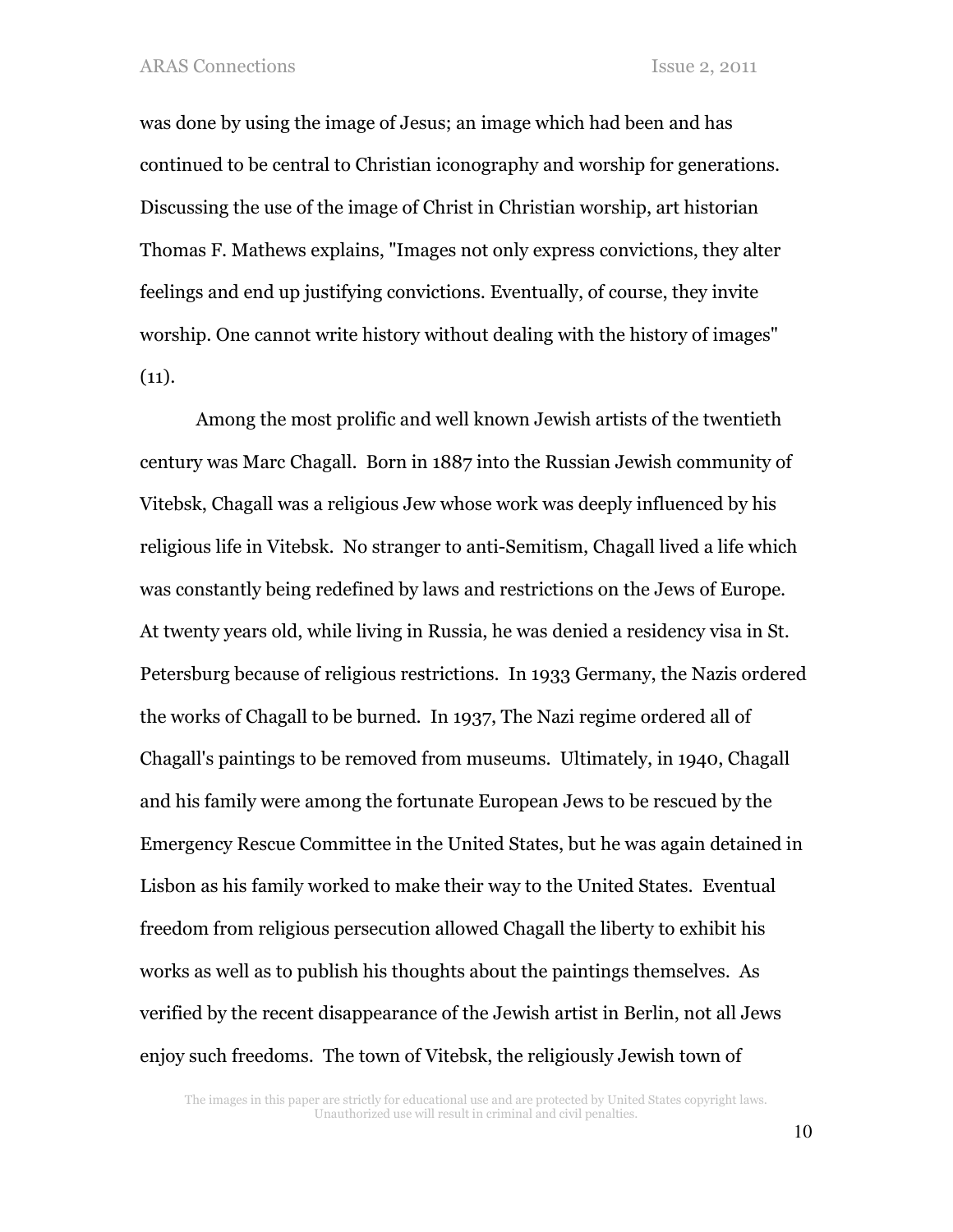Chagall's childhood, collapsed under the weight of the Russian pogroms. And as it disappeared, Chagall too became a part of the creative re-imaging of Christ that was occurring in the artistry of European Jewry.

Chagall painted his first image of the crucifixion of Christ in 1912. He named the painting *Dedication to Christ* (it was alternately entitled *Golgotha*). What could have driven Chagall to go public in his use of Christian imagery? There was no doubt of the anti-Semitic sentiment in Russia at the time or that this public use of a sacred Christian image by a Jew was extremely dangerous. Mathews explains,

> Images, no matter how discreetly chosen, come freighted with conscious or subliminal memories [. . .]. Often images overwhelm the ideas they are supposed to be carrying, or dress up with respectability ideas that in themselves are too shoddy to carry intellectual weight.

The Jewish exploration and use of the image of Jesus was a new way to imagine the power of the historic Jesus. Holding firmly to the belief that anti-Semitism was wrong and was surely not among the teachings of Christ, Jewish artists worked to remind the Christian world of the murder of an innocent man, an innocent Jew, who lived in a world controlled by an oppressive political system.

Amishai-Maisels suggests that Chagall painted Golgotha in response to a well-publicized act of anti-Semitism in Russia in 1911. That year, a Russian Jewish man named Mendel Beilis had been accused of murdering a Christian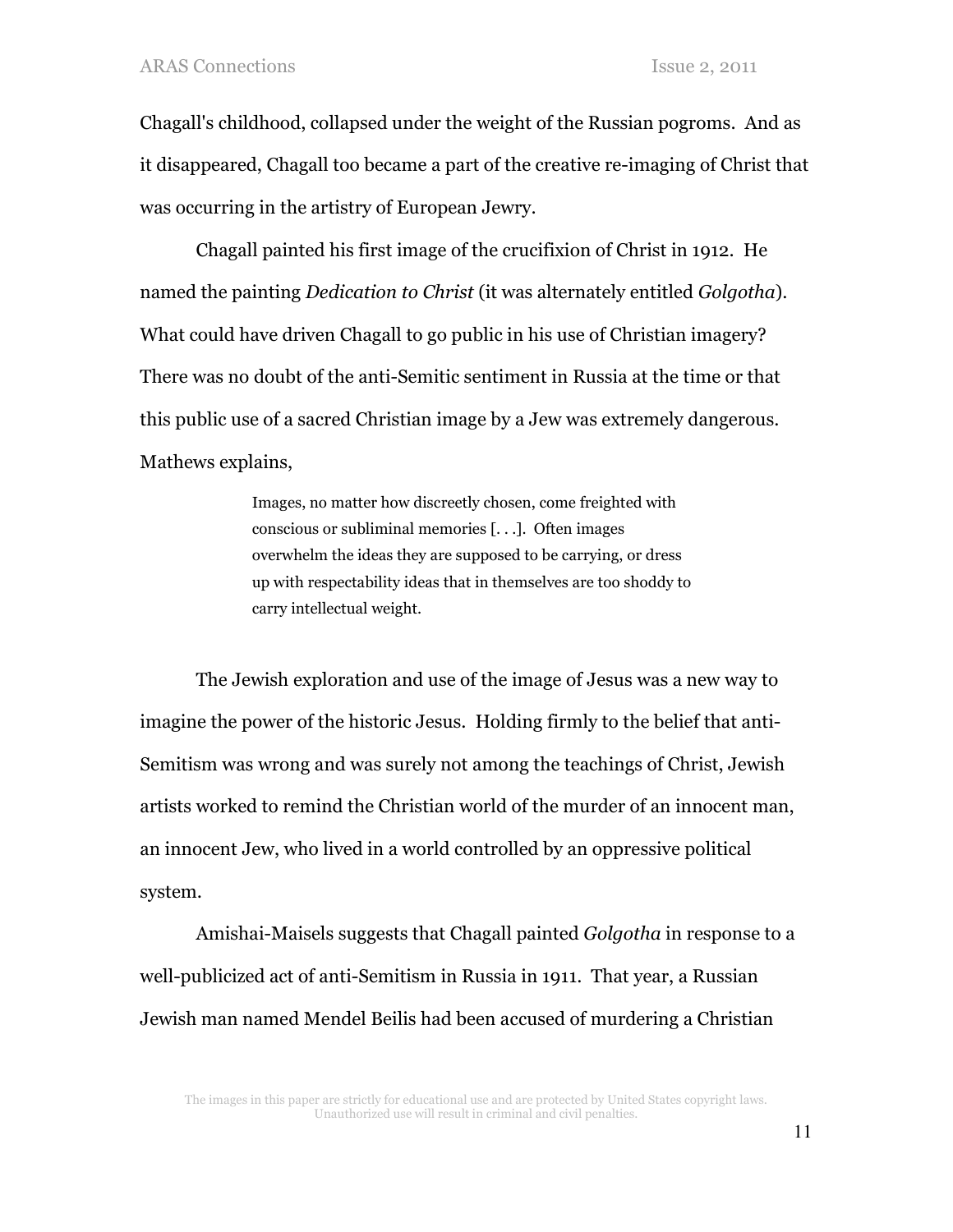child. The charge was one of blood libel, and public outcry emerged as he was charged with murdering the child so that he could use the child's blood for "ritual purposes" (Amishai-Maisels 147). Beilis was imprisoned for two years awaiting his trial and there was a great deal of concern among Jews that pogroms against



the Jews were about to break out again. The issue of blood libel was very present in the culture of fear in which Chagall chose to paint his first image of the crucifixion, an image of the

crucified Christ child. (Fig. 3)

The focus of this painting is the crucified Christ child; his Jewish parents in traditional garb are mourning at the base of the cross. The painting includes the ladder, traditionally seen in renderings of the descent from the cross, being removed. The removal of the ladder gives the observer the impression that this innocent child, the Christ-child, will be crucified forever. Additionally, the child on the cross is blue and the ground below him is stained bright red from his blood. The visual reference of a murdered innocent and the charge of blood libel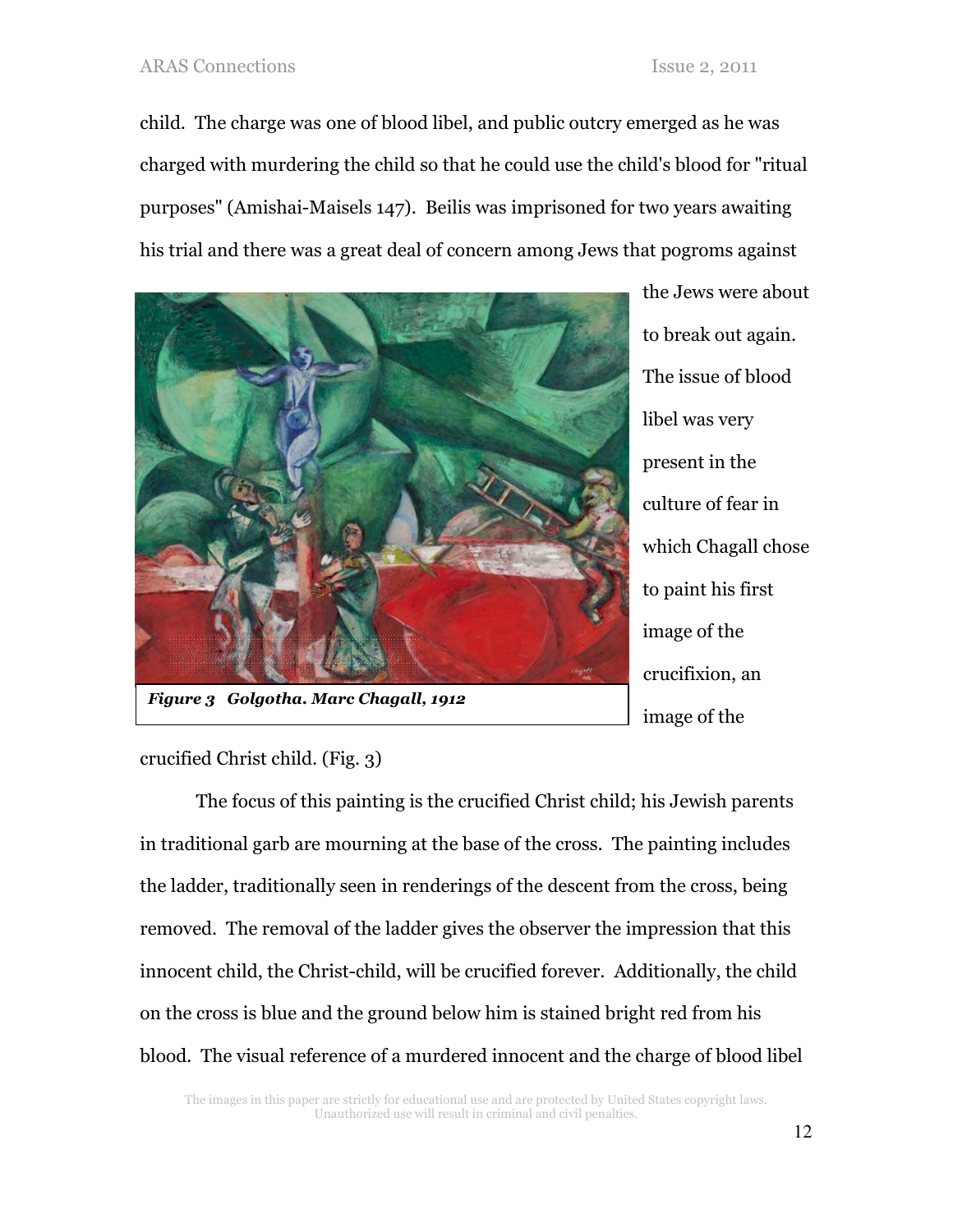against a fellow Jew are strongly suggested in this painting. Chagall's sketches of Golgotha included elements which were not painted into the final work. The sketch (Fig. 4) places Chagall's own name on the cross above the Russian inscription of INRI. Amishai-Maisels explains,

> By substituting his own first name in Hebrew above what appears to be the Russian INRI inscription at the top of the cross, Chagall made it clear that the child is not Christian but Jewish. The sketch thus reverses the blood libel: it is the Jewish child, Chagall-Jesus, who is killed for ritual reasons by the Christians. (147)

Additionally, the early sketch replaced the parents of the child with two Russian saints, one of whom is dressed as a Russian bishop. Chagall's Golgotha highlighted the death of innocent Jews at the hands of the Russians while at the same time using the power of the Christological symbol to make a political statement about the Beilis affair.



Having completed Golgotha, Chagall waited ten years before returning to the subject of the crucifixion. In the early 1920s, anti-Semitism was again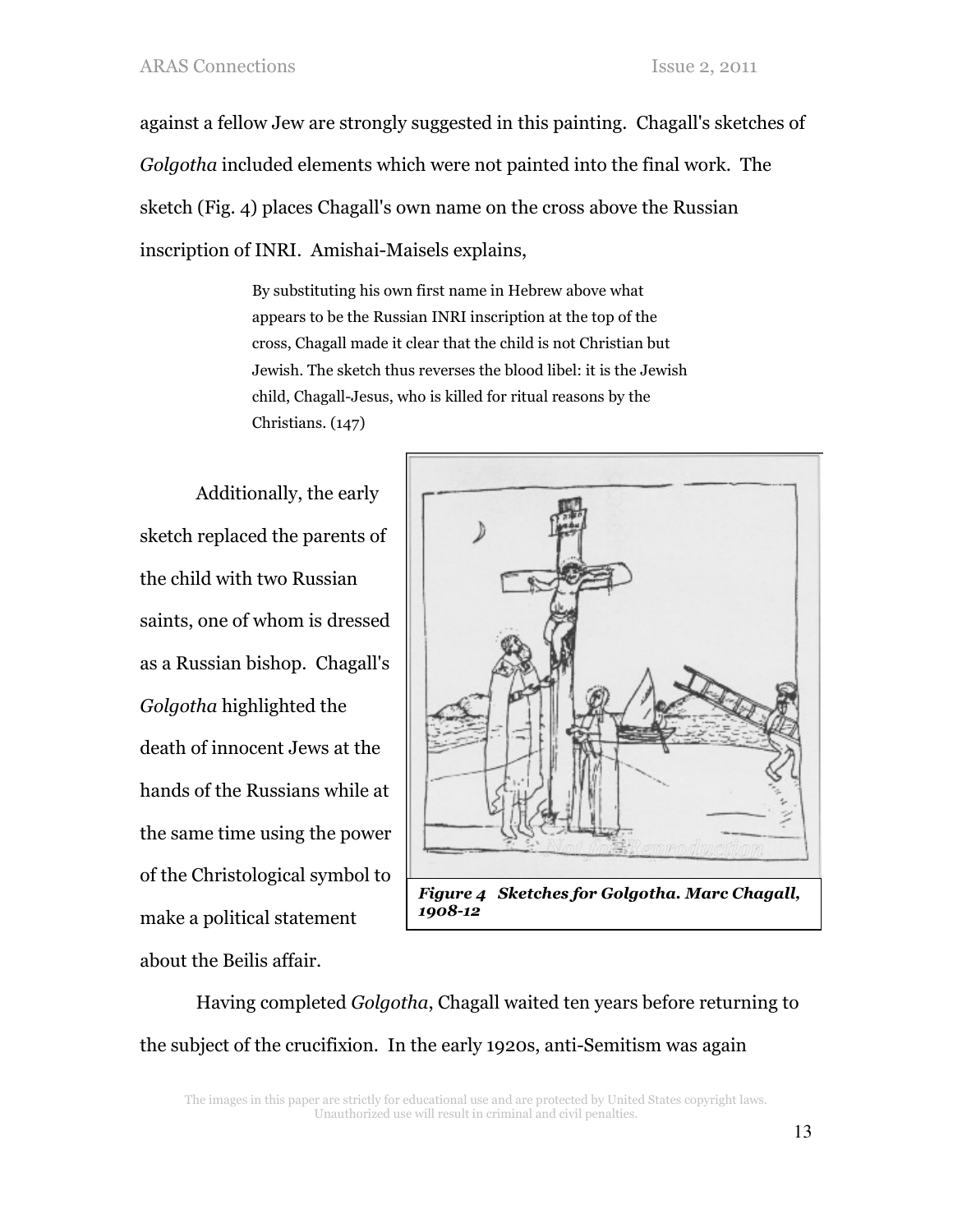increasing in Germany. During this time, Chagall returned to working with the image of Christ. His focus, like others within Judaism at the time, was to highlight the essential Judaism of Christ and the political perversion of the teachings of the historic Jesus. It must be noted that Chagall's own relationship to Christ was one of respect and reverence. Chagall explained his relationship to Christ in this way, "For me Christ was a great poet, the teaching of whose poetry has been forgotten by the modern world" (Amishai-Maisels 152).

**Sketching** and painting in 1923, 1933 and 1947, Chagall created several versions of The Falling Angel (Fig. 5). Utilizing the image of the crucifixion in



Figure 5 The Falling Angel. Marc Chagall, 1923-47

the background, the foreground holds a bright red angel falling through the air. Her expression is one of terror as the clock on her arm signifies that time is running out for the Jews. The sketches and painting show a burning village in the background as Jews flee for their lives carrying the Torah and an infant. The viewer is drawn to the fantastical image of the falling angel in the center of the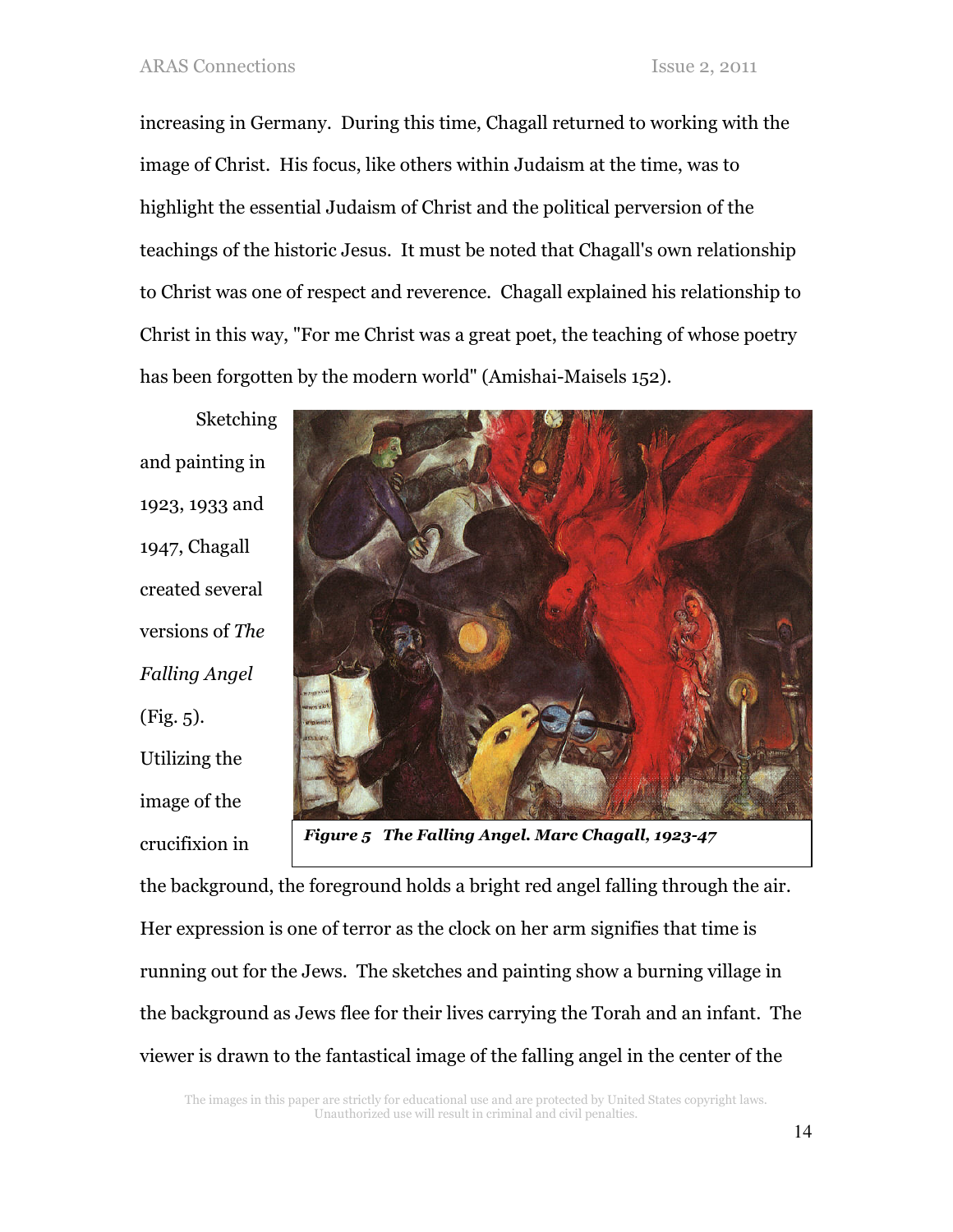work. In the book, Chagall By Chagall, the artist explains that his work did not contain fantasy nor did it contain fairy-tale. He painted the reality of the world as he experienced it, a world of terror and anti-Semitic horrors. (78)

In 1939, Chagall painted a tour-de-force entitled, The White Crucifixion.



In this work, the artist places the image of the suffering Christ on the cross in the midst of Nazi destruction (Fig. 6). For his own personal safety and the safety of his family, this work was painted over and hidden several times by Chagall prior to being brought into public view. In this

Figure 6 The White Crucifixion. Marc Chagall, 1939

work, the central focus is the image of the crucified Christ. Chagall has replaced the traditional loin cloth with a tallis, the Jewish prayer shawl traditionally worn by men for morning prayers. Above Christ is the traditional INRI inscription, yet in the painting INRI is translated into Aramaic using Hebrew letters. At the base of the cross is the menorah, an ancient and traditional symbol of Judaism. All of these symbols surround and identify the crucified Christ with his Judaism. The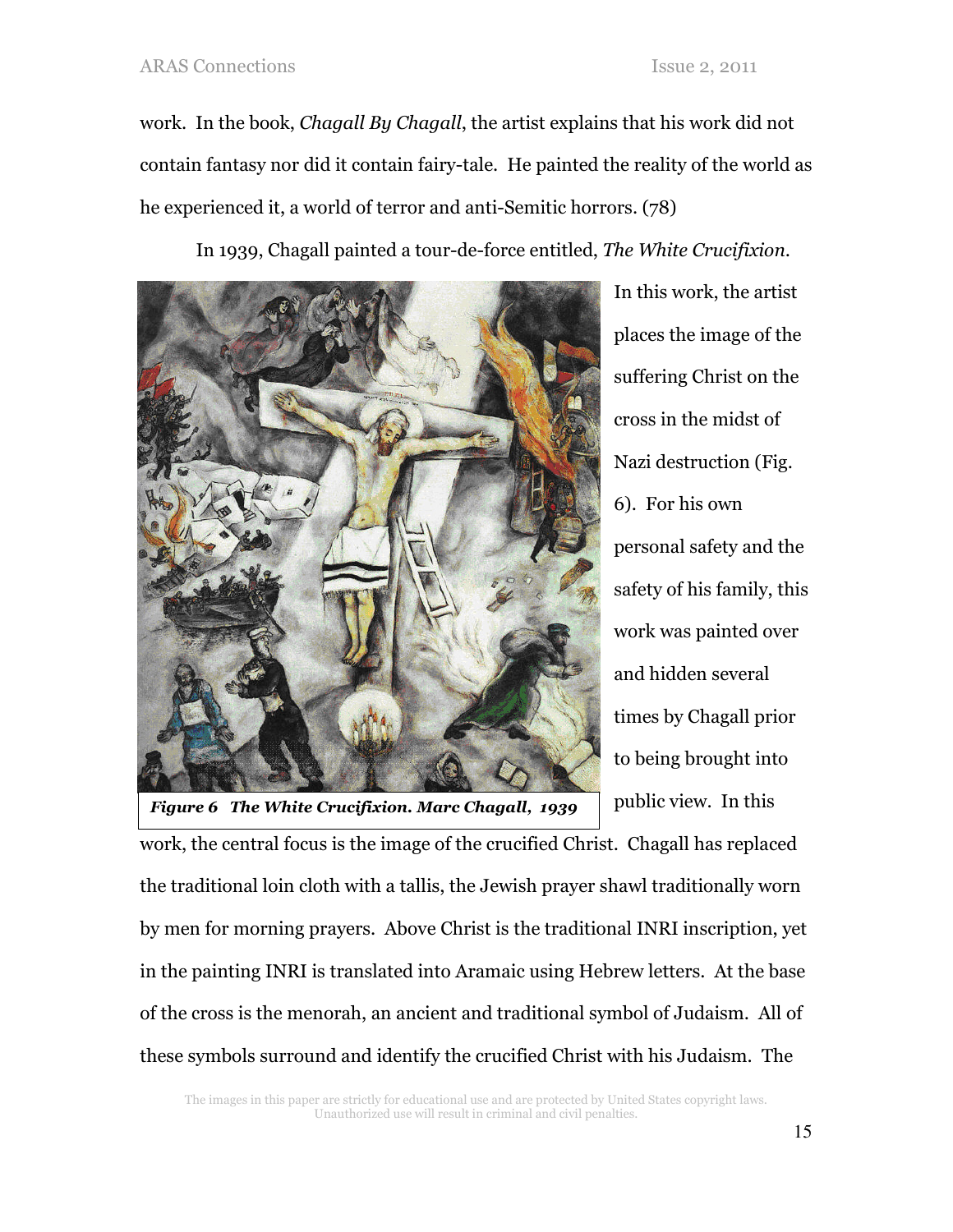figures floating above him are three biblical patriarchs and Rachel, the matriarch, all in mourning for the death of their children. Amishai-Maisels explains, "Their presence here stems from a popular Jewish legend that, after the destruction of the First Temple, god summoned Moses and the Patriarchs to share His grief, for they knew how to mourn" (143).

Chagall has surrounded the Christ with pictures of Nazi destruction of a Jewish village and temple. As in the image of the Falling Angel, Chagall painted a Jewish man protecting the Torah as he runs away from the burning synagogue. The devastation of the world around the artist highlighted the terrible events that were occurring in Russia and Germany in the name of Christianity. Murder of innocents was not a part of the teachings of the biblical Christ. Murders were being committed in His name. The artists were expressing the distortion of Christianity that was occurring in their worlds.

Chagall continued to use the image of the crucified Jew throughout the remainder of his life. In 1941, only a year after his escape to the freedom of the United States, Chagall painted The Descent from the Cross. The image of angels removing the crucified Jewish man from the cross is replete with images of Jews at the base of the cross, welcoming Him with an intact menorah, all candles lit, in the hands of the man who stands at the base of the ladder, arm outstretched in a gesture of welcome. As he had done in Golgotha, Chagall painted his own name above the crucified Jesus. It was only from the safety of Chagall's new home that he was able to believe that his own salvation was possible.

The images in this paper are strictly for educational use and are protected by United States copyright laws. Unauthorized use will result in criminal and civil penalties.

16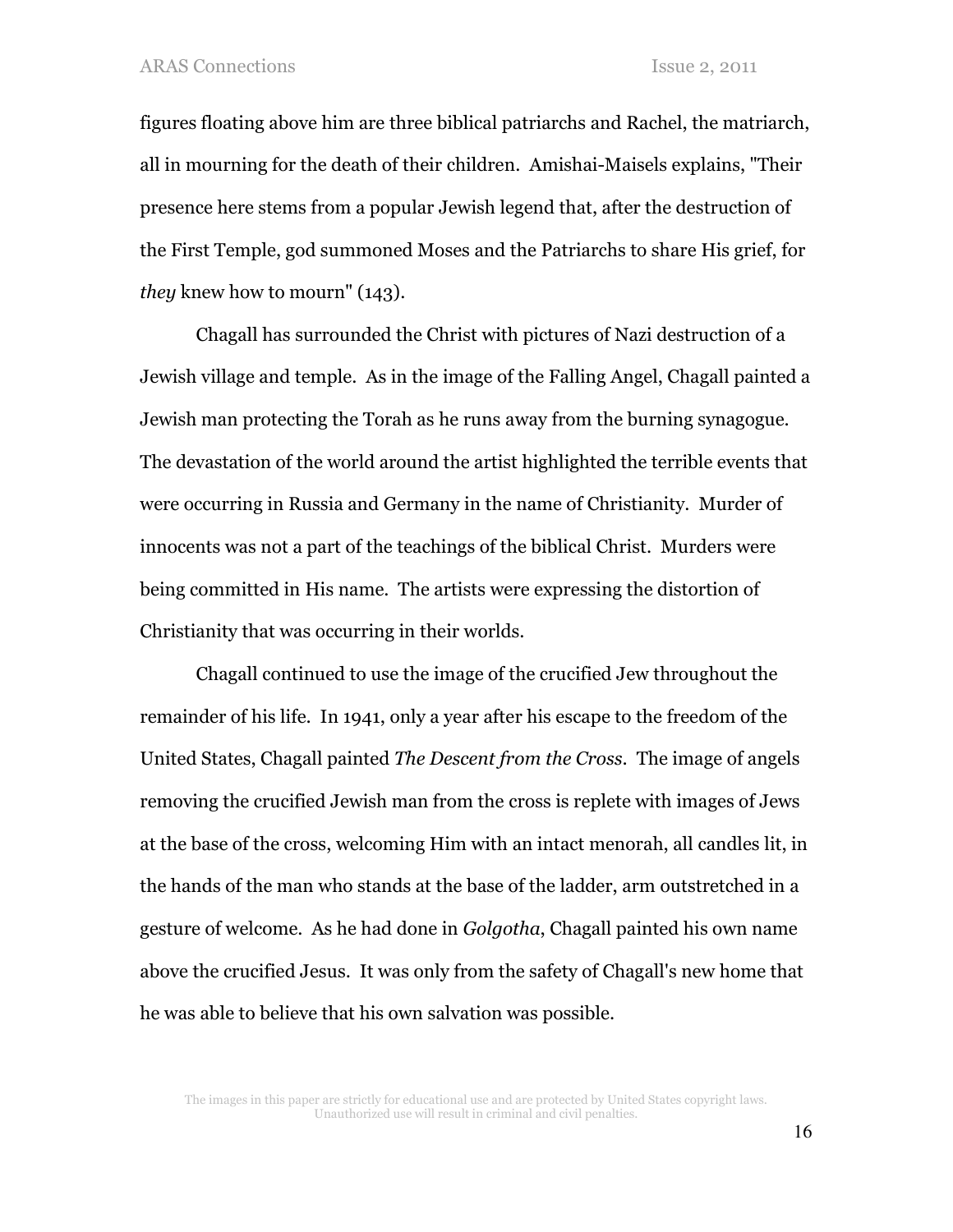The image of Christ has been utilized by Christendom for centuries to depict the stories of the New Testament. Jaroslav Pelikan reminds the reader that although the image itself is central to the Christian faith, its use gives one insight into the ways the image was being re-imagined by those who lived in its shadow. As is clear from the story of Ms. Mikhalchuk, the current Russian artist, Jews are not wrong to know that re-imaging Christ and the crucifixion is dangerous work, one that has and continues to threaten the lives of non-Christians to this very day.

### About the Author

After practicing pediatrics as a Physician Assistant for over 20 years, Carol recently completed her Ph.D. in Mythological Studies with an Emphasis in Depth Psychology from Pacifica Graduate Institute.

## Works Cited

- Amishai-Maisels, Ziva. "Chagall's "White Crucifixion." Art Institute of Chicago Museum Studies 17.2 (1991): 138-153,180-181.
- Chagall, Marc. Chagall by Chagall. Ed. Charles Sorlier, Trans. John Shepley. New York: Harrison House, 1982.
- Ferguson, George. Signs & Symbols in Christian Art. New York: Oxford UP, 1955.
- Kulish, Nicholas. "An Artist From Russia Disappears in Berlin." The New York Times (28 Mar. 2008): A6.
- Mathews, Thomas F. The Clash of Gods: A Reinterpretation of Christian Art. Princeton: Princeton UP, 1993.